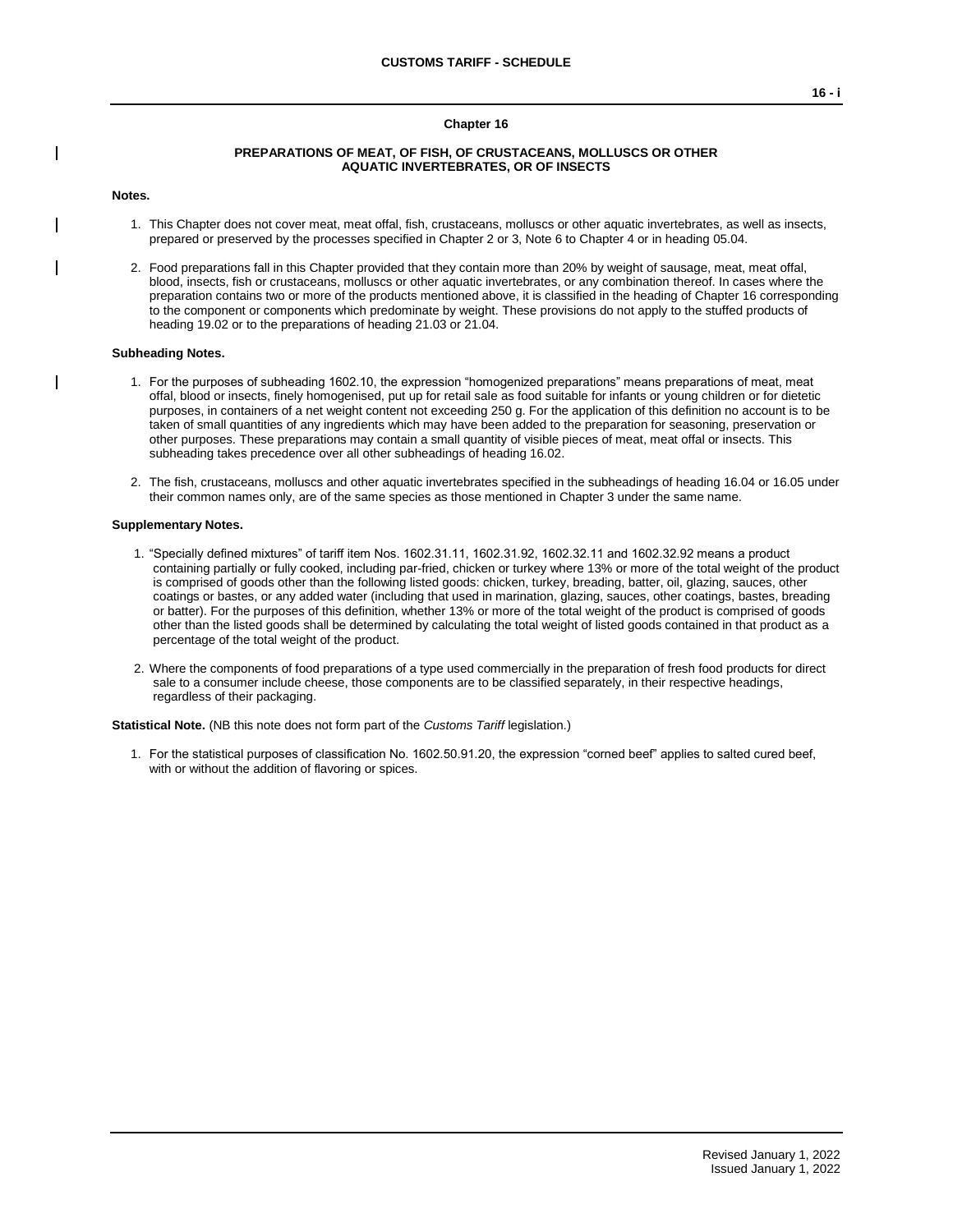# **CUSTOMS TARIFF - SCHEDULE**

|   | <b>Tariff</b><br>SS<br>Item | <b>Description of Goods</b>                                                                                         | Unit of<br>Meas. | <b>MFN</b><br><b>Tariff</b> | <b>Applicable</b><br><b>Preferential Tariffs</b>                                                                                          |
|---|-----------------------------|---------------------------------------------------------------------------------------------------------------------|------------------|-----------------------------|-------------------------------------------------------------------------------------------------------------------------------------------|
| Π | 1601.00                     | Sausages and similar products, of meat, meat offal, blood or insects;<br>food preparations based on these products. |                  |                             |                                                                                                                                           |
|   |                             | - - - In cans or glass jars:                                                                                        |                  |                             |                                                                                                                                           |
| П |                             | 1601.00.11 00 - - - - Of poultry of heading 01.05                                                                   | <b>KGM</b>       | 12.5%                       | AUT, NZT, CCCT, LDCT,<br>UST, CIAT, CT, CRT, NT,<br>PT, COLT, JT, PAT, HNT,<br>KRT, CEUT, UAT,<br>UKT: Free<br>GPT: 10%<br>CPTPT: 2%      |
| П | 1601.00.19 00 - - - - Other |                                                                                                                     | <b>KGM</b>       | 12.5%                       | AUT, NZT, CCCT, LDCT,<br>UST, MXT, CIAT, CT,<br>CRT, NT, PT, COLT, JT,<br>PAT, HNT, KRT, CEUT,<br>UAT, UKT: Free<br>GPT: 10%<br>CPTPT: 2% |
|   |                             | - - -Of fowls of the species Gallus domesticus, other than in cans or glass jars:                                   |                  |                             |                                                                                                                                           |
|   |                             | 1601.00.21 00 - - - - Other than spent fowl, within access commitment                                               | <b>KGM</b>       | $0.95$ ¢/kg                 | CCCT, LDCT, GPT, UST,<br>CIAT, CT, NT, PT, COLT,<br>JT, PAT, CEUT, UAT,<br>CPTPT, UKT: Free                                               |
|   |                             | 1601.00.22 00 - - - - Other than spent fowl, over access commitment                                                 | <b>KGM</b>       | 238%                        |                                                                                                                                           |
|   |                             | 1601.00.23 00 - - - - Spent fowl                                                                                    | <b>KGM</b>       | Free                        | CCCT, LDCT, GPT, UST,<br>MXT, CIAT, CT, CRT, NT,<br>PT, COLT, JT, PAT, HNT,<br>KRT, CEUT, UAT,<br>CPTPT, UKT: Free                        |
|   |                             | ---Of turkeys, other than in cans or glass jars:                                                                    |                  |                             |                                                                                                                                           |
|   |                             | 1601.00.31 00 - - - - Within access commitment                                                                      | <b>KGM</b>       | 0.95¢/kg                    | CCCT, LDCT, GPT, UST,<br>CIAT, CT, CRT, NT, PT,<br>COLT, JT, PAT, CEUT,<br>UAT, CPTPT, UKT: Free                                          |
|   |                             | 1601.00.32 00 - - - - Over access commitment                                                                        | <b>KGM</b>       | 154.5%                      |                                                                                                                                           |
|   | 1601.00.90                  | $- -$ Other                                                                                                         |                  | Free                        | CCCT, LDCT, GPT, UST,<br>MXT, CIAT, CT, CRT, NT,<br>PT, COLT, JT, PAT, HNT,<br>KRT, CEUT, UAT,<br>CPTPT, UKT: Free                        |
|   |                             |                                                                                                                     | KGM              |                             |                                                                                                                                           |
|   |                             |                                                                                                                     | KGM<br>KGM       |                             |                                                                                                                                           |
|   |                             |                                                                                                                     | KGM              |                             |                                                                                                                                           |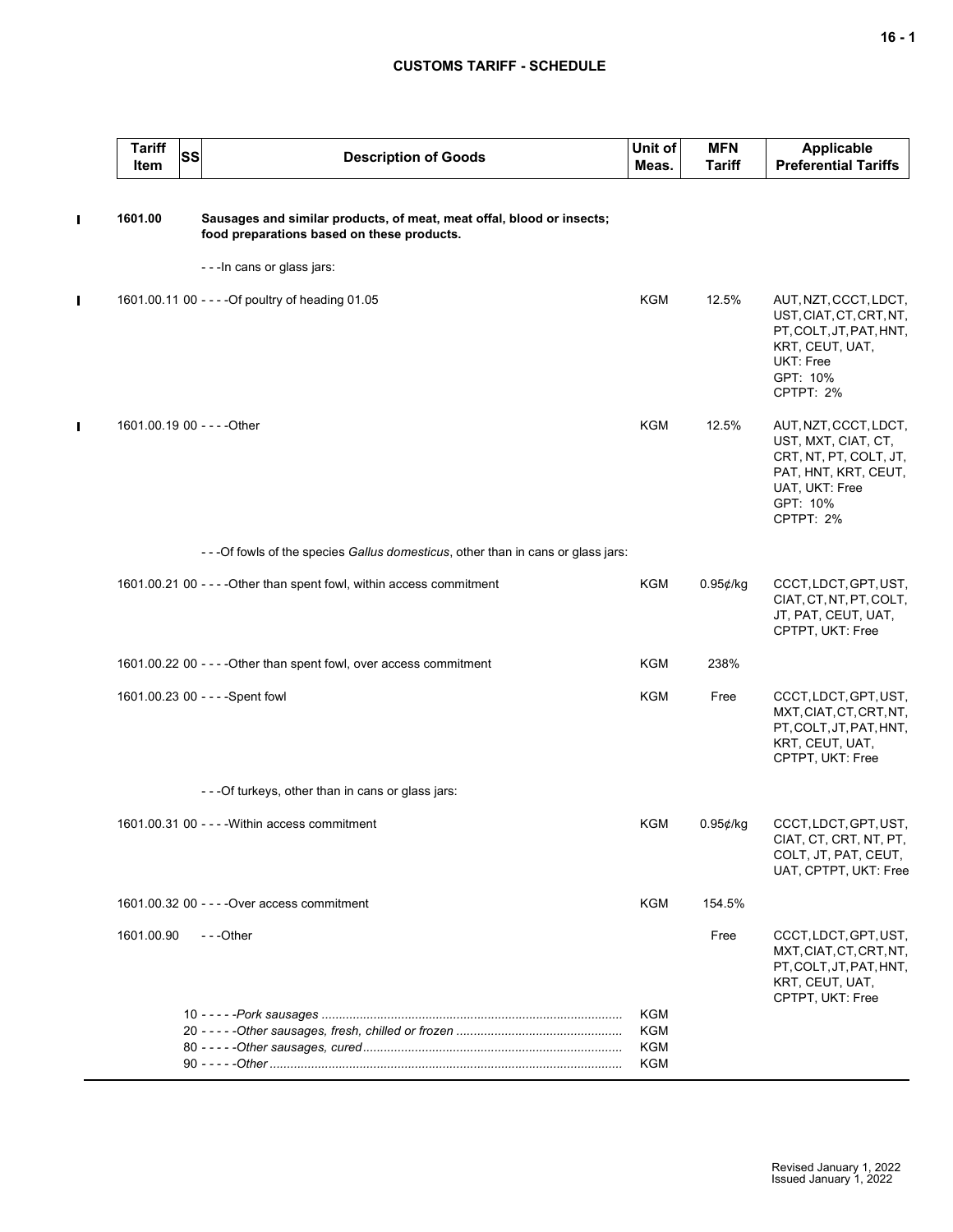$\mathbf I$ 

 $\mathbf{I}$ 

| <b>Tariff</b><br><b>SS</b><br>Item | <b>Description of Goods</b>                                                                 | Unit of<br>Meas. | <b>MFN</b><br><b>Tariff</b> | Applicable<br><b>Preferential Tariffs</b>                                                                             |
|------------------------------------|---------------------------------------------------------------------------------------------|------------------|-----------------------------|-----------------------------------------------------------------------------------------------------------------------|
| 16.02                              | Other prepared or preserved meat, meat offal, blood or insects.                             |                  |                             |                                                                                                                       |
| 1602.10                            | -Homogenized preparations                                                                   |                  |                             |                                                                                                                       |
|                                    | 1602.10.10 00 - - - Of fowls of the species Gallus domesticus and turkeys, of heading 01.05 | KGM              | 12.5%                       | AUT, NZT, CCCT, LDCT,<br>UST, CRT, PT, COLT, JT,<br>PAT, HNT, KRT, CEUT,<br>UAT, UKT: Free<br>GPT: 10%<br>CPTPT: 6.5% |
|                                    | 1602.10.90 00 - - - Other                                                                   | <b>KGM</b>       | 12.5%                       | AUT, NZT, CCCT, LDCT,<br>UST, MXT, CRT, PT,<br>COLT, JT, PAT, HNT,<br>KRT, CEUT, UAT,<br>CPTPT, UKT: Free<br>GPT: 10% |
| 1602.20                            | -Of liver of any animal                                                                     |                  |                             |                                                                                                                       |
|                                    | 1602.20.10 00 - - - Pâtés de foie with truffles                                             | <b>KGM</b>       | 3%                          | CCCT, LDCT, GPT, UST,<br>MXT, CT, CRT, NT, PT,<br>COLT, JT, PAT, HNT,<br>KRT, CEUT, UAT,<br>CPTPT, UKT: Free          |
|                                    | ---Paste, of fowls of the species Gallus domesticus, not in cans or glass jars:             |                  |                             |                                                                                                                       |
|                                    | 1602.20.21 00 - - - - Within access commitment                                              | <b>KGM</b>       | Free                        | CCCT, LDCT, GPT, UST,<br>CIAT, CT, CRT, NT, PT,<br>COLT, JT, PAT, HNT,<br>KRT, CEUT, UAT,<br>CPTPT, UKT: Free         |
|                                    | 1602.20.22 00 - - - - Over access commitment                                                | KGM              | 238%                        |                                                                                                                       |
|                                    | - - - Paste, of turkeys, not in cans or glass jars:                                         |                  |                             |                                                                                                                       |
|                                    | 1602.20.31 00 - - - - Within access commitment                                              | KGM              | Free                        | CCCT, LDCT, GPT, UST,<br>CIAT, CT, CRT, NT, PT,<br>COLT, JT, PAT, HNT,<br>KRT, CEUT, UAT,<br>CPTPT, UKT: Free         |
|                                    | 1602.20.32 00 - - - - Over access commitment                                                | KGM              | 154.5%                      |                                                                                                                       |
| 1602.20.90 00 - - - Other          |                                                                                             | KGM              | Free                        | CCCT, LDCT, GPT, UST,<br>MXT, CIAT, CT, CRT, NT,<br>PT, COLT, JT, PAT, HNT,<br>KRT, CEUT, UAT,<br>CPTPT, UKT: Free    |
|                                    | 0.400                                                                                       |                  |                             |                                                                                                                       |

## **-Of poultry of heading 01.05:**

**1602.31 - -Of turkeys**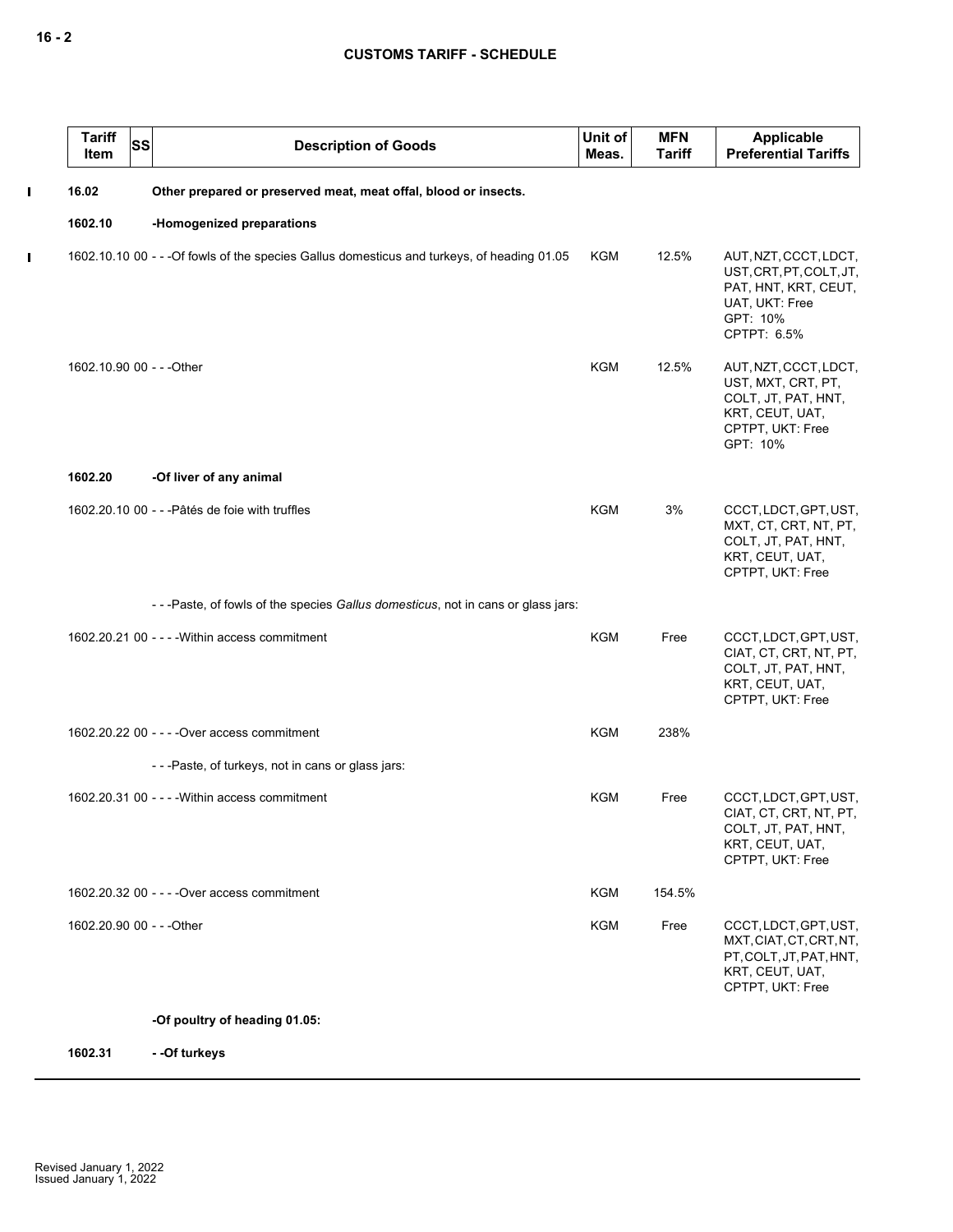$\mathbf{I}$ 

 $\blacksquare$ 

| <b>Tariff</b><br>Item | <b>SS</b> | <b>Description of Goods</b>                                                        | Unit of<br>Meas. | <b>MFN</b><br><b>Tariff</b>                                        | <b>Applicable</b><br><b>Preferential Tariffs</b>                                                                         |
|-----------------------|-----------|------------------------------------------------------------------------------------|------------------|--------------------------------------------------------------------|--------------------------------------------------------------------------------------------------------------------------|
|                       |           | ---Prepared meals:                                                                 |                  |                                                                    |                                                                                                                          |
| 1602.31.11            |           | - - - - Specially defined mixtures                                                 | <b>KGM</b>       | 11%                                                                | CCCT, LDCT, UST,<br>CIAT, CT, CRT, PT,<br>COLT, JT, PAT, HNT,<br>KRT, CEUT, UAT,<br>UKT: Free<br>GPT: 10%<br>CPTPT: 6%   |
|                       |           |                                                                                    | KGM              |                                                                    |                                                                                                                          |
|                       |           | 1602.31.12 00 - - - - Other, within access commitment                              | KGM              | 7.5%                                                               | CCCT, LDCT, UST,<br>CIAT, CT, PT, COLT,<br>JT, PAT, CEUT, UAT,<br>CPTPT, UKT: Free<br>GPT: 7.5%                          |
|                       |           | 1602.31.13 00 - - - - Other, over access commitment, bone in                       | KGM              | 169.5% but not<br>less than<br>\$3.76/kg                           |                                                                                                                          |
|                       |           | 1602.31.14 00 - - - - Other, over access commitment, boneless                      | KGM              | 169.5% but not<br>less than<br>\$6.18/kg                           |                                                                                                                          |
|                       |           | $- -$ Other:                                                                       |                  |                                                                    |                                                                                                                          |
|                       |           | 1602.31.91 00 - - - - In cans or glass jars                                        | <b>KGM</b>       | 12.5%                                                              | CCCT, LDCT, UST,<br>CIAT, CT, CRT, PT,<br>COLT, JT, PAT, HNT,<br>KRT, CEUT, UAT,<br>UKT: Free<br>GPT: 10%<br>CPTPT: 6.5% |
|                       |           | 1602.31.92 00 - - - - Specially defined mixtures, other than in cans or glass jars | <b>KGM</b>       | 2.5%                                                               | CCCT, LDCT, UST,<br>CIAT, CT, CRT, PT,<br>COLT, JT, PAT, HNT,<br>KRT, CEUT, UAT,<br>CPTPT, UKT: Free<br>GPT: 2%          |
|                       |           | 1602.31.93 00 - - - - Other, within access commitment                              | KGM              | 5% but not<br>less than<br>4.74¢/kg or<br>more than<br>$9.48$ ¢/kg | CCCT, LDCT, UST,<br>CIAT, CT, PT, COLT, JT,<br>PAT, CEUT, UAT,<br>CPTPT, UKT: Free                                       |
|                       |           | 1602.31.94 00 - - - - Other, over access commitment, bone in                       | KGM              | 165% but not<br>less than<br>\$3.67/kg                             |                                                                                                                          |
|                       |           | 1602.31.95 00 - - - - Other, over access commitment, boneless                      | <b>KGM</b>       | 165% but not<br>less than<br>\$6.03/kg                             |                                                                                                                          |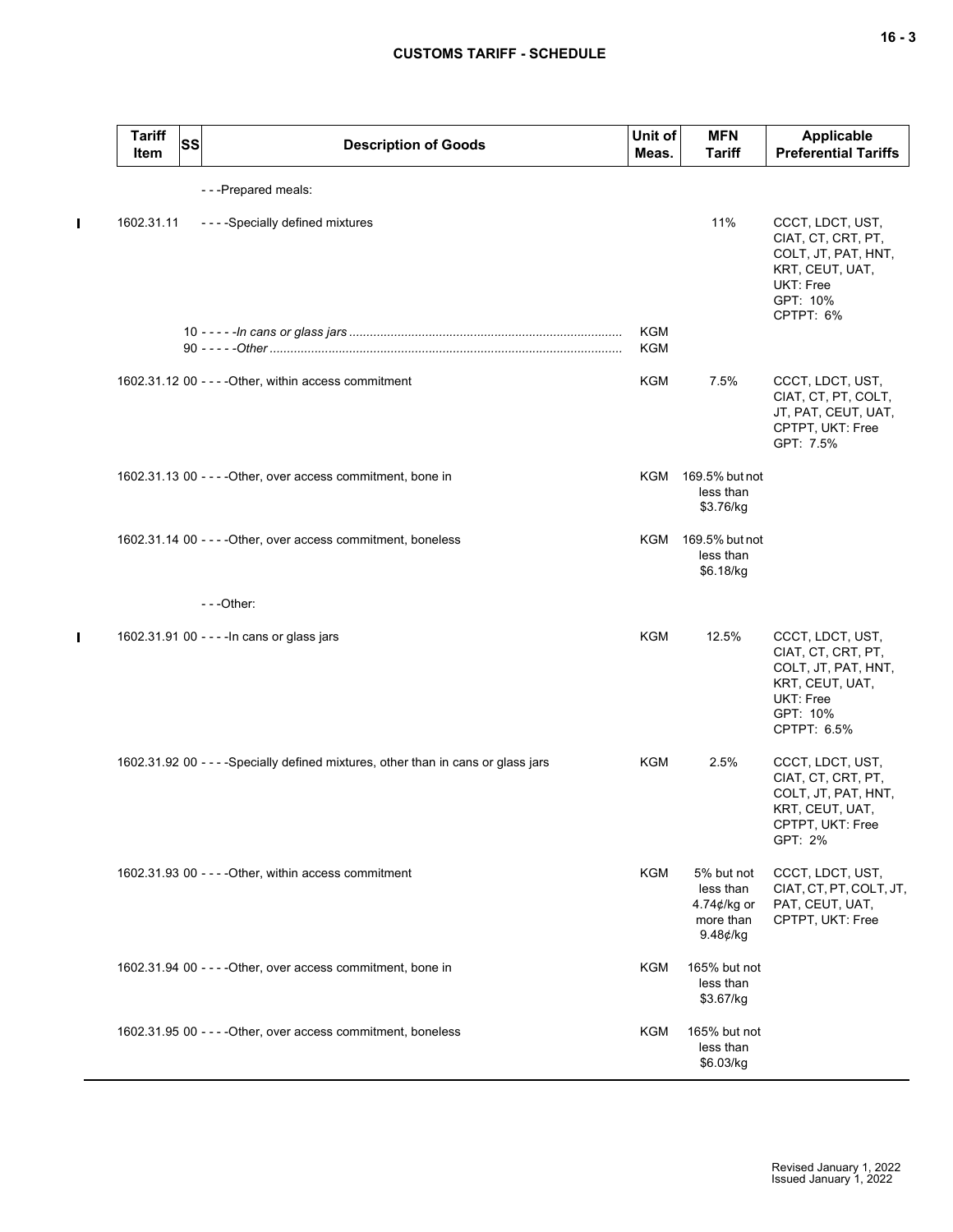$\mathbf{l}$ 

 $\mathbf I$ 

| <b>Tariff</b><br>Item | <b>SS</b> | <b>Description of Goods</b>                                                                                          | Unit of<br>Meas.         | <b>MFN</b><br><b>Tariff</b>                                                  | Applicable<br><b>Preferential Tariffs</b>                                                                              |
|-----------------------|-----------|----------------------------------------------------------------------------------------------------------------------|--------------------------|------------------------------------------------------------------------------|------------------------------------------------------------------------------------------------------------------------|
| 1602.32               |           | - - Of fowls of the species Gallus domesticus                                                                        |                          |                                                                              |                                                                                                                        |
|                       |           | - - - Prepared meals:                                                                                                |                          |                                                                              |                                                                                                                        |
| 1602.32.11            |           | - - - - Of spent fowl;<br>Specially defined mixtures                                                                 |                          | 11%                                                                          | CCCT, LDCT, UST,<br>CIAT, CT, CRT, PT,<br>COLT, JT, PAT, HNT,<br>KRT, CEUT, UAT,<br>UKT: Free<br>GPT: 10%<br>CPTPT: 6% |
|                       |           |                                                                                                                      | <b>KGM</b><br><b>KGM</b> |                                                                              |                                                                                                                        |
|                       |           | 1602.32.12 00 - - - - Other, within access commitment                                                                | KGM                      | 7.5%                                                                         | CCCT, LDCT, UST,<br>CIAT, CT, PT, COLT, JT,<br>PAT, CEUT, UAT,<br>CPTPT, UKT: Free<br>GPT: 7.5%                        |
|                       |           | 1602.32.13 00 - - - - Other, over access commitment, bone in                                                         | KGM                      | 253% but not<br>less than<br>\$5.91/kg                                       |                                                                                                                        |
|                       |           | 1602.32.14 00 - - - - Other, over access commitment, boneless                                                        | KGM                      | 253% but not<br>less than<br>\$10.54/kg                                      |                                                                                                                        |
|                       |           | $- -$ Other:                                                                                                         |                          |                                                                              |                                                                                                                        |
|                       |           | 1602.32.91 00 - - - - In cans or glass jars                                                                          | KGM                      | 9.5%                                                                         | NZT, CCCT, LDCT, UST,<br>CIAT, CT, CRT, NT, PT,<br>COLT, JT, PAT, HNT,<br>KRT, CEUT, UAT,<br>UKT: Free<br>CPTPT: 5%    |
| 1602.32.92            |           | - - - - Specially defined mixtures, other than in cans or glass jars;<br>Spent fowl other than in cans or glass jars |                          | Free                                                                         | CCCT, LDCT, UST,<br>CIAT, CT, CRT, NT, PT,<br>COLT, JT, PAT, HNT,<br>KRT, CEUT, UAT,<br>CPTPT, UKT: Free               |
|                       |           | 10 - - - - - Specially defined mixtures, other than in cans or glass jars                                            | <b>KGM</b><br><b>KGM</b> |                                                                              |                                                                                                                        |
|                       |           | 1602.32.93 00 - - - - Other, within access commitment                                                                | KGM                      | 5% but not<br>less than<br>4.74 $\not\in$ /kg or<br>more than<br>$9.48$ ¢/kg | CCCT, LDCT, UST,<br>CIAT, CT, NT, PT, COLT,<br>JT, PAT, CEUT, UAT,<br>CPTPT, UKT: Free                                 |
|                       |           | 1602.32.94 00 - - - - Other, over access commitment, bone in                                                         | KGM                      | 249% but not<br>less than<br>\$5.81/kg                                       |                                                                                                                        |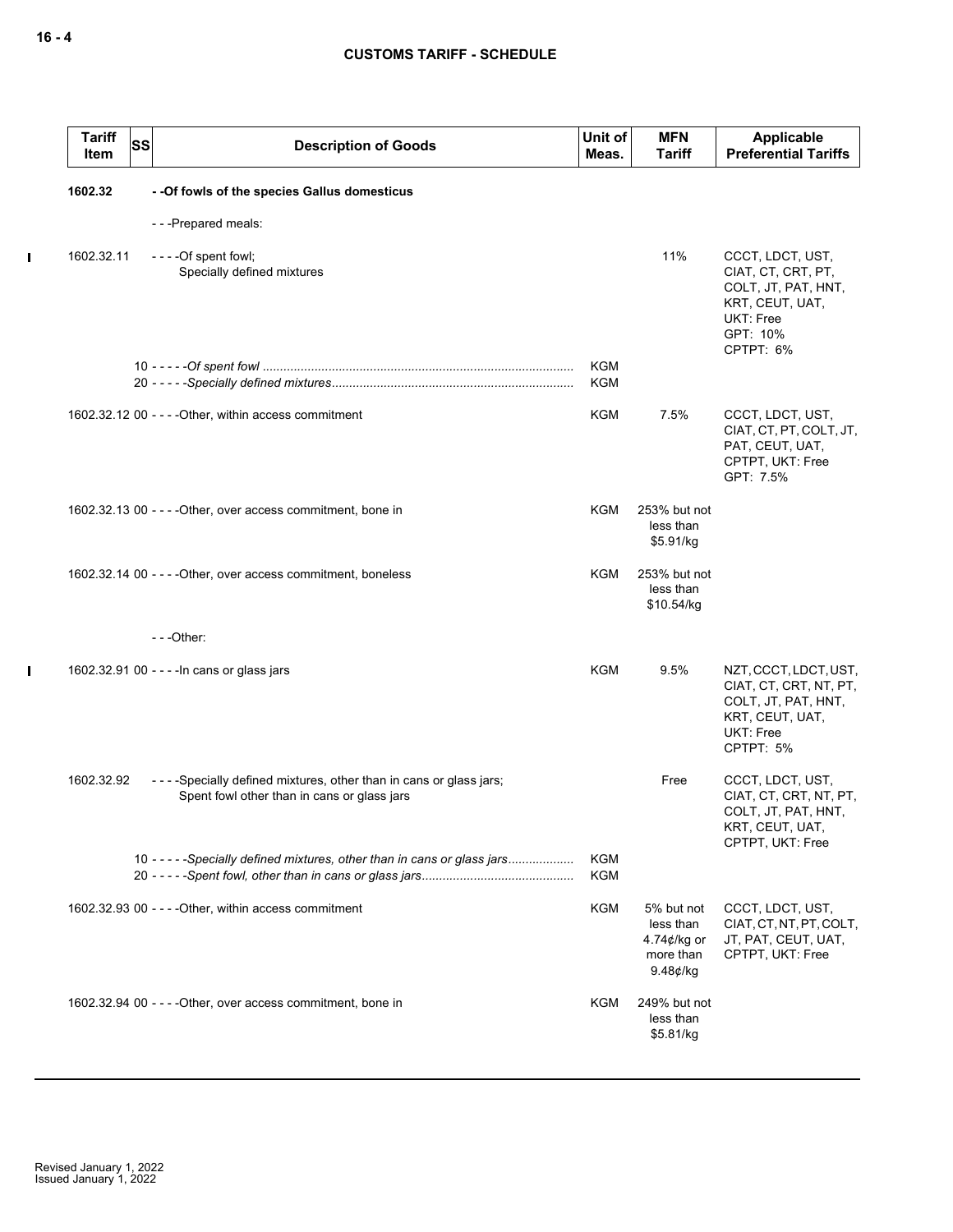$\mathbf{I}$ 

| <b>Tariff</b><br>Item       | <b>SS</b> | <b>Description of Goods</b>                                                  | Unit of<br>Meas. | <b>MFN</b><br><b>Tariff</b>             | <b>Applicable</b><br><b>Preferential Tariffs</b>                                                                       |
|-----------------------------|-----------|------------------------------------------------------------------------------|------------------|-----------------------------------------|------------------------------------------------------------------------------------------------------------------------|
|                             |           | 1602.32.95 00 - - - - Other, over access commitment, boneless                | <b>KGM</b>       | 249% but not<br>less than<br>\$10.36/kg |                                                                                                                        |
| 1602.39                     |           | - -Other                                                                     |                  |                                         |                                                                                                                        |
|                             |           | 1602.39.10 00 - - - Prepared meals                                           | <b>KGM</b>       | 11%                                     | CCCT, LDCT, UST,<br>CIAT, CT, CRT, PT,<br>COLT, JT, PAT, HNT,<br>KRT, CEUT, UAT,<br>UKT: Free<br>GPT: 10%<br>CPTPT: 6% |
|                             |           | $- -$ Other:                                                                 |                  |                                         |                                                                                                                        |
|                             |           | 1602.39.91 00 - - - - Of ducks, geese or guinea fowls, in cans or glass jars | <b>KGM</b>       | 9.5%                                    | CCCT, LDCT, UST,<br>CIAT, CT, CRT, PT,<br>COLT, JT, PAT, HNT,<br>KRT, CEUT, UAT,<br>CPTPT, UKT: Free                   |
| 1602.39.99 00 - - - - Other |           |                                                                              | <b>KGM</b>       | Free                                    | CCCT, LDCT, UST,<br>CIAT, CT, CRT, PT,<br>COLT, JT, PAT, HNT,<br>KRT, CEUT, UAT,<br>CPTPT, UKT: Free                   |
|                             |           | -Of swine:                                                                   |                  |                                         |                                                                                                                        |
| 1602.41                     |           | - -Hams and cuts thereof                                                     |                  |                                         |                                                                                                                        |
|                             |           | 1602.41.10 00 - - - In cans or glass jars                                    | <b>KGM</b>       | 9.5%                                    | CCCT, LDCT, UST,<br>MXT, CT, CRT, SLT, PT,<br>COLT, JT, PAT, HNT,<br>KRT, CEUT, UAT,<br>CPTPT, UKT: Free               |
| 1602.41.90 00 - - - Other   |           |                                                                              | KGM              | Free                                    | CCCT, LDCT, GPT, UST,<br>MXT, CIAT, CT, CRT,<br>SLT, PT, COLT, JT, PAT,<br>HNT, KRT, CEUT, UAT,<br>CPTPT, UKT: Free    |
| 1602.42                     |           | - -Shoulders and cuts thereof                                                |                  |                                         |                                                                                                                        |
|                             |           | 1602.42.10 00 - - - In cans or glass jars                                    | KGM              | 9.5%                                    | CCCT, LDCT, UST,<br>MXT, CT, CRT, PT,<br>COLT, JT, PAT, HNT,<br>KRT, CEUT, UAT,<br>CPTPT, UKT: Free<br>GPT: 5%         |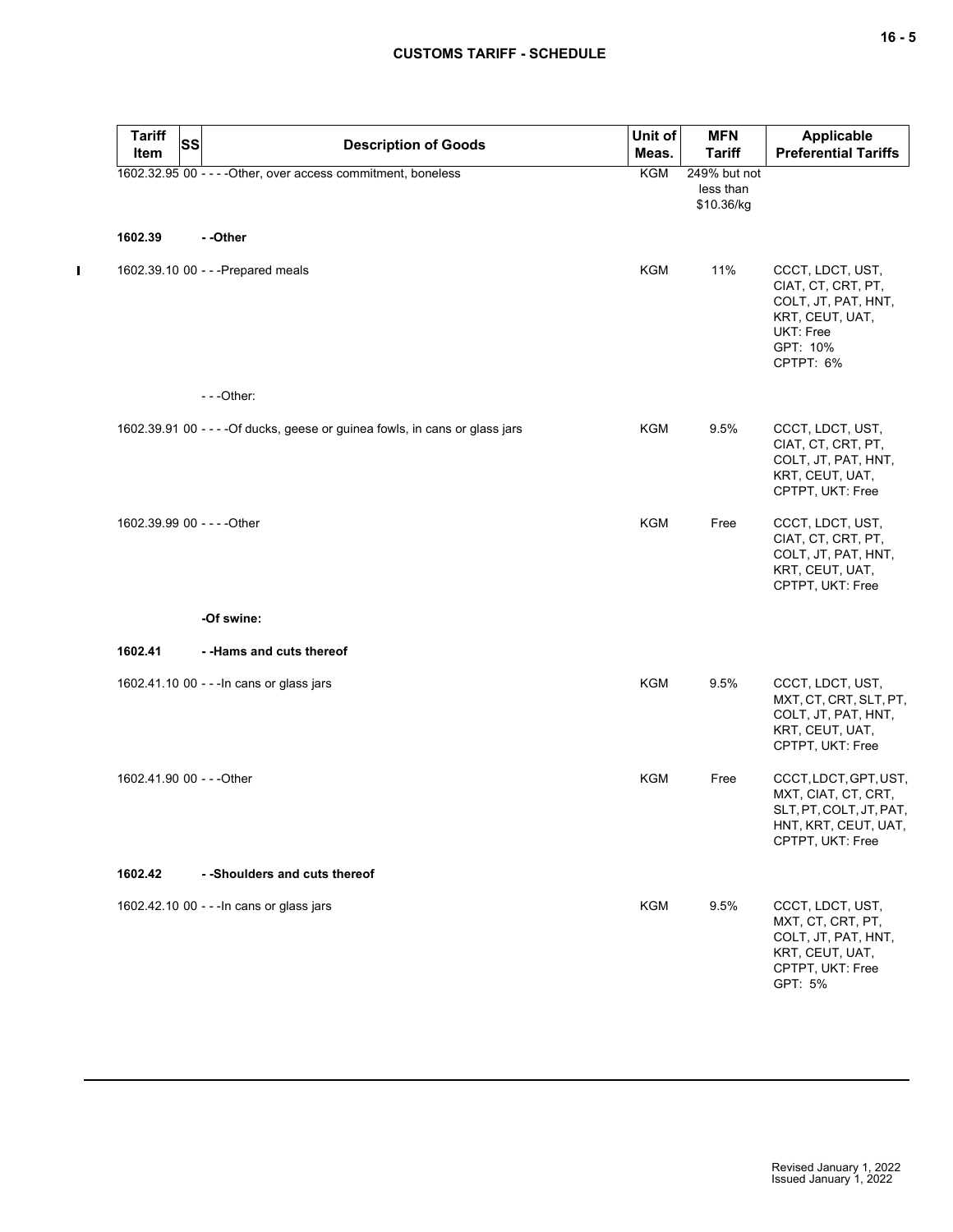| <b>Tariff</b><br>Item       | <b>SS</b> | <b>Description of Goods</b>                           | Unit of<br>Meas.         | <b>MFN</b><br><b>Tariff</b> | Applicable<br><b>Preferential Tariffs</b>                                                                                |
|-----------------------------|-----------|-------------------------------------------------------|--------------------------|-----------------------------|--------------------------------------------------------------------------------------------------------------------------|
| 1602.42.90 00 - - - Other   |           |                                                       | <b>KGM</b>               | Free                        | CCCT, LDCT, GPT, UST,<br>MXT, CIAT, CT, CRT, PT,<br>COLT, JT, PAT, HNT,<br>KRT, CEUT, UAT,<br>CPTPT, UKT: Free           |
| 1602.49                     |           | - - Other, including mixtures                         |                          |                             |                                                                                                                          |
| 1602.49.10                  |           | - - - In cans or glass jars;<br>Prepared meals        |                          | 12.5%                       | CCCT, LDCT, UST,<br>MXT, CT, CRT, PT,<br>COLT, JT, PAT, HNT,<br>KRT, CEUT, UAT,<br>CPTPT, UKT: Free<br>GPT: 5%           |
|                             |           |                                                       | <b>KGM</b><br><b>KGM</b> |                             |                                                                                                                          |
| 1602.49.90 00 - - - Other   |           |                                                       | <b>KGM</b>               | Free                        | CCCT, LDCT, GPT, UST,<br>MXT, CIAT, CT, CRT, PT,<br>COLT, JT, PAT, HNT,<br>KRT, CEUT, UAT,<br>CPTPT, UKT: Free           |
| 1602.50                     |           | -Of bovine animals                                    |                          |                             |                                                                                                                          |
|                             |           | 1602.50.10 00 - - - Prepared meals                    | KGM                      | 11%                         | CCCT, LDCT, UST,<br>MXT, CT, CRT, PT,<br>COLT, JT, PAT, HNT,<br>KRT, CEUT, UAT,<br>CPTPT, UKT: Free<br>GPT: 5%           |
|                             |           | $--$ Other:                                           |                          |                             |                                                                                                                          |
| 1602.50.91                  |           | ----In cans or glass jars                             |                          | 9.5%                        | AUT, NZT, CCCT, LDCT,<br>UST, MXT, CT, CRT, PT,<br>COLT, JT, PAT, HNT,<br>KRT, CEUT, UAT,<br>CPTPT, UKT: Free            |
|                             |           |                                                       | <b>KGM</b><br><b>KGM</b> |                             |                                                                                                                          |
| 1602.50.99 00 - - - - Other |           |                                                       | KGM                      | Free                        | AUT, NZT, CCCT, LDCT,<br>GPT, UST, MXT, CIAT,<br>CT, CRT, PT, COLT, JT,<br>PAT, HNT, KRT, CEUT,<br>UAT, CPTPT, UKT: Free |
| 1602.90                     |           | -Other, including preparations of blood of any animal |                          |                             |                                                                                                                          |
|                             |           | 1602.90.10 00 - - - Prepared meals                    | <b>KGM</b>               | 11%                         | CCCT, LDCT, UST,<br>MXT, CT, CRT, NT, PT,<br>COLT, JT, PAT, HNT,<br>KRT, CEUT, UAT,<br>CPTPT, UKT: Free<br>GPT: 5%       |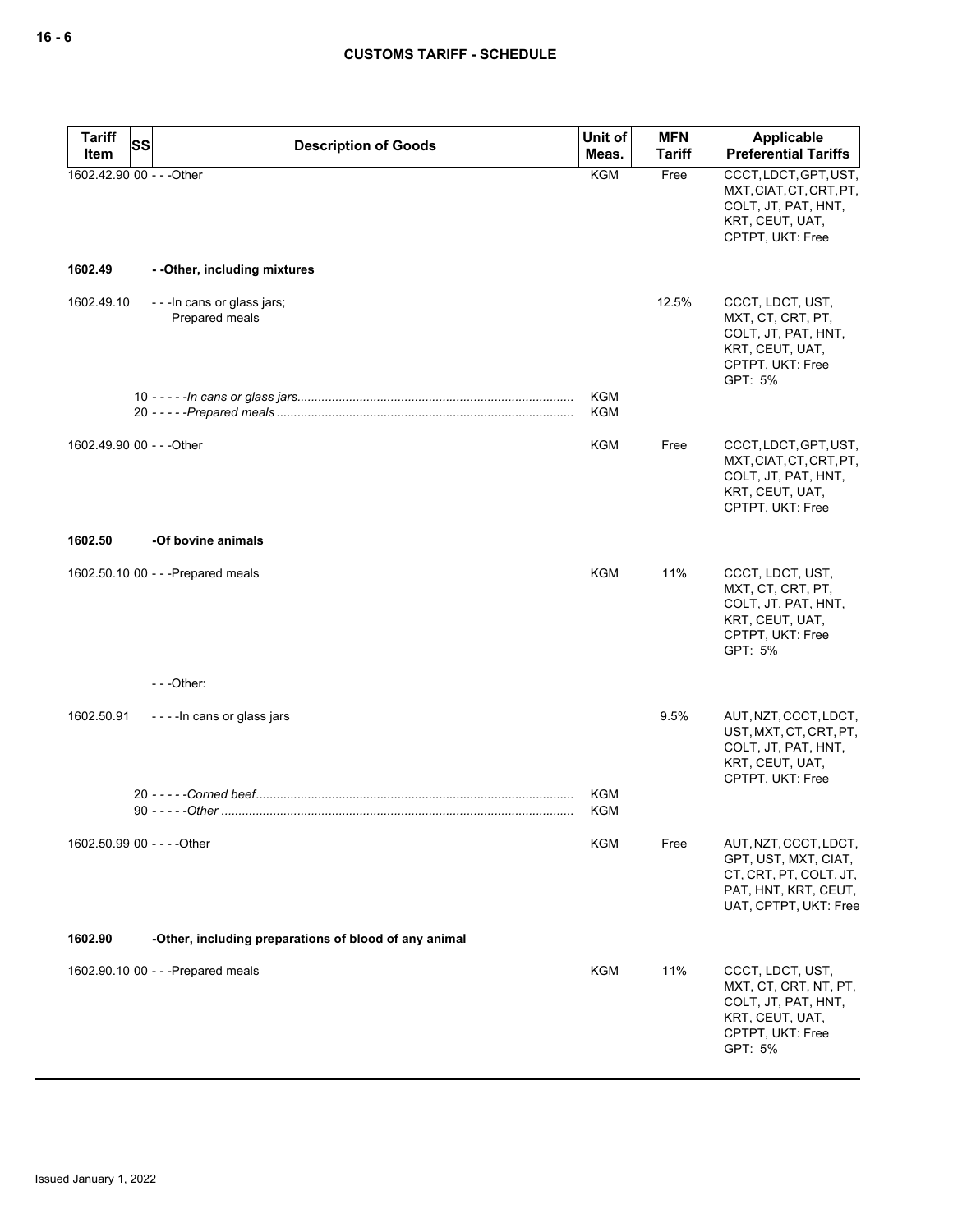| <b>Tariff</b><br>Item | <b>SS</b> | <b>Description of Goods</b>                                                                   | Unit of<br>Meas.                              | <b>MFN</b><br><b>Tariff</b> | <b>Applicable</b><br><b>Preferential Tariffs</b>                                                                                   |
|-----------------------|-----------|-----------------------------------------------------------------------------------------------|-----------------------------------------------|-----------------------------|------------------------------------------------------------------------------------------------------------------------------------|
|                       |           | $- -$ Other:                                                                                  |                                               |                             |                                                                                                                                    |
|                       |           | 1602.90.91 00 - - - - In cans or glass jars                                                   | KGM                                           | 12.5%                       | NZT, CCCT, LDCT, UST,<br>MXT, CT, CRT, NT, PT,<br>COLT, JT, PAT, HNT,<br>KRT, CEUT, UAT,<br>CPTPT, UKT: Free<br>GPT: 8%            |
|                       |           | 1602.90.99 00 - - - - Other                                                                   | <b>KGM</b>                                    | Free                        | AUT, NZT, CCCT, LDCT,<br>GPT, UST, MXT, CIAT,<br>CT, CRT, NT, PT, COLT,<br>JT, PAT, HNT, KRT,<br>CEUT, UAT, CPTPT,<br>UKT: Free    |
| 1603.00               |           | Extracts and juices of meat, fish or crustaceans, molluscs or other<br>aquatic invertebrates. |                                               |                             |                                                                                                                                    |
|                       |           | 1603.00.10 00 - - - Of meat                                                                   | <b>KGM</b>                                    | Free                        | AUT, NZT, CCCT, LDCT,<br>GPT, UST, MXT, CT,<br>CRT, IT, NT, SLT, PT,<br>COLT, JT, PAT, HNT,<br>KRT, CEUT, UAT,<br>CPTPT, UKT: Free |
|                       |           | 1603.00.20 00 - - - Of fish or crustaceans, molluscs or other aquatic invertebrates           | KGM                                           | 3%                          | CCCT, LDCT, UST,<br>MXT, CT, CRT, IT, NT,<br>SLT, PT, COLT, JT, PAT,<br>HNT, KRT, CEUT, UAT,<br>CPTPT, UKT: Free<br>GPT: 2%        |
| 16.04                 |           | Prepared or preserved fish; caviar and caviar substitutes prepared from<br>fish eggs.         |                                               |                             |                                                                                                                                    |
|                       |           | -Fish, whole or in pieces, but not minced:                                                    |                                               |                             |                                                                                                                                    |
| 1604.11.00            |           | - -Salmon                                                                                     |                                               | 2%                          | CCCT, LDCT, UST,<br>MXT, CIAT, CT, CRT, IT,<br>NT, SLT, PT, COLT, JT,<br>PAT, HNT, KRT, CEUT,<br>UAT, CPTPT, UKT: Free             |
|                       |           |                                                                                               | KGM<br>KGM<br><b>KGM</b><br><b>KGM</b><br>KGM |                             |                                                                                                                                    |
| 1604.12               |           | --Herrings                                                                                    |                                               |                             |                                                                                                                                    |
|                       |           | 1604.12.10 00 - - - Pickled                                                                   | KGM                                           | Free                        | CCCT, LDCT, GPT, UST,<br>MXT, CIAT, CT, CRT, IT,<br>NT, SLT, PT, COLT, JT,<br>PAT, HNT, KRT, CEUT,<br>UAT, CPTPT, UKT: Free        |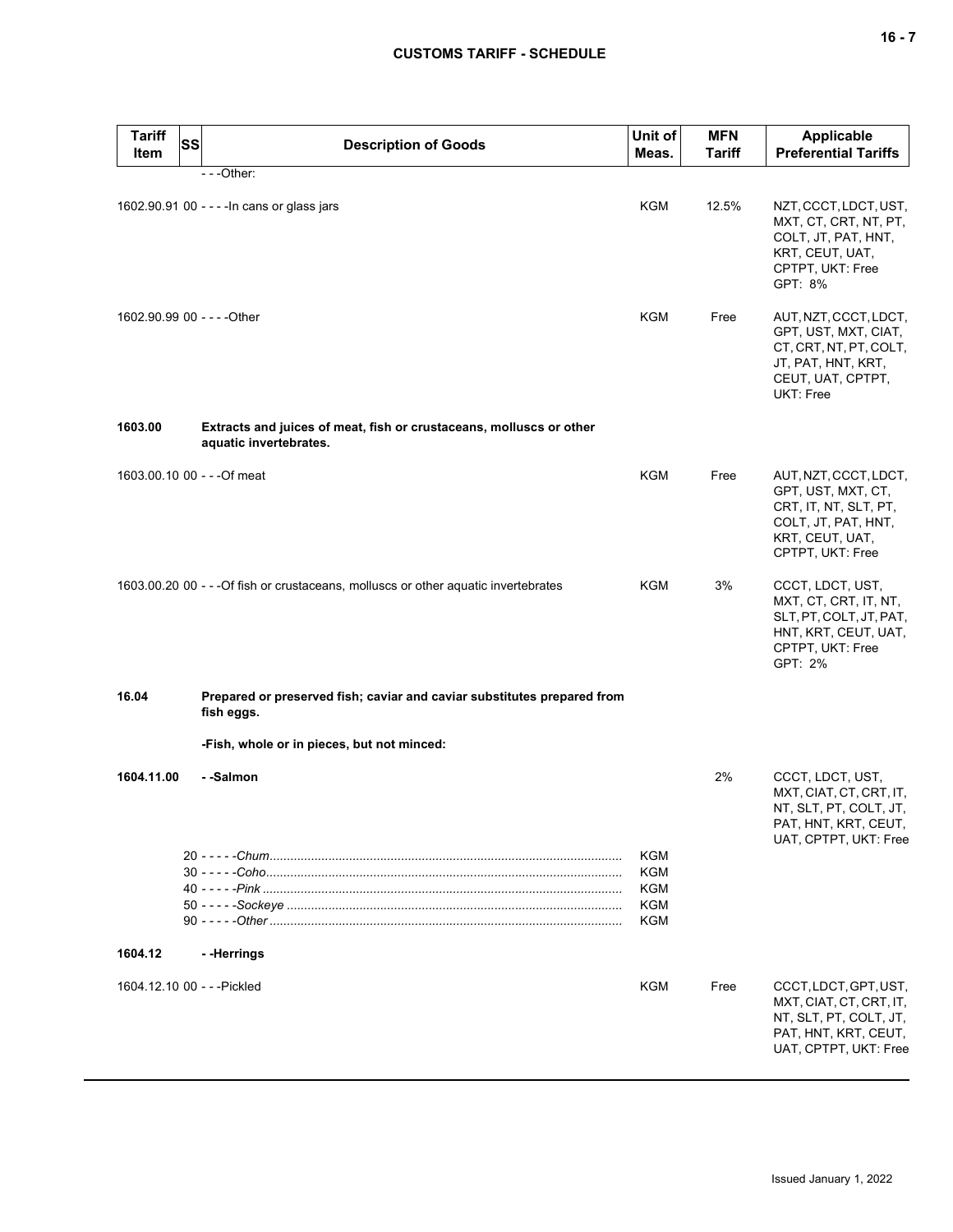| <b>Tariff</b><br>SS        | <b>Description of Goods</b>                    | Unit of                  | <b>MFN</b>    | <b>Applicable</b>                                                                                                                   |
|----------------------------|------------------------------------------------|--------------------------|---------------|-------------------------------------------------------------------------------------------------------------------------------------|
| Item                       |                                                | Meas.                    | <b>Tariff</b> | <b>Preferential Tariffs</b>                                                                                                         |
| 1604.12.90 00 - - - Other  |                                                | <b>KGM</b>               | 5%            | CCCT, LDCT, UST,<br>MXT, CT, CRT, IT, NT,<br>SLT, PT, COLT, JT, PAT,<br>HNT, KRT, CEUT, UAT,<br>CPTPT, UKT: Free                    |
| 1604.13                    | - -Sardines, sardinella and brisling or sprats |                          |               |                                                                                                                                     |
|                            | 1604.13.10 00 - - - In cans or glass jars      | KGM                      | Free          | CCCT, LDCT, GPT, UST,<br>MXT, CIAT, CT, CRT, IT,<br>NT, SLT, PT, COLT, JT,<br>PAT, HNT, KRT, CEUT,<br>UAT, CPTPT, UKT: Free         |
| 1604.13.90 00 - - - Other  |                                                | KGM                      | 9%            | CCCT, LDCT, UST,<br>MXT, CT, CRT, IT, NT,<br>SLT, PT, COLT, JT, PAT,<br>HNT, KRT, CEUT, UAT,<br>CPTPT, UKT: Free<br>GPT: 7%         |
| 1604.14                    | --Tunas, skipjack tuna and bonito (Sarda spp.) |                          |               |                                                                                                                                     |
|                            | 1604.14.10 00 - - - Atlantic bonito            | <b>KGM</b>               | 4.5%          | CCCT, LDCT, UST,<br>MXT, CT, CRT, IT, NT,<br>SLT, PT, COLT, JT, PAT,<br>HNT, KRT, CEUT, UAT,<br>CPTPT, UKT: Free                    |
| 1604.14.90                 | $-$ - -Other                                   |                          | 7%            | CCCT, LDCT, UST,<br>MXT, CIAT, CT, CRT, IT,<br>NT, SLT, PT, COLT, JT,<br>PAT, HNT, KRT, CEUT,<br>UAT, CPTPT, UKT: Free<br>GPT: 3.5% |
|                            | -----In oil or in preparations containing oil: |                          |               |                                                                                                                                     |
|                            | $---Other:$                                    | <b>KGM</b><br><b>KGM</b> |               |                                                                                                                                     |
|                            |                                                | <b>KGM</b><br><b>KGM</b> |               |                                                                                                                                     |
| 1604.15.00 00 - - Mackerel |                                                | <b>KGM</b>               | 8%            | CCCT, LDCT, UST,<br>MXT, CT, CRT, IT, NT,<br>SLT, PT, COLT, JT, PAT,<br>HNT, KRT, CEUT, UAT,<br>CPTPT, UKT: Free                    |
| 1604.16                    | - -Anchovies                                   |                          |               |                                                                                                                                     |
|                            | 1604.16.10 00 - - - In cans or glass jars      | <b>KGM</b>               | Free          | CCCT, LDCT, GPT, UST,<br>MXT, CIAT, CT, CRT, IT,<br>NT, SLT, PT, COLT, JT,<br>PAT, HNT, KRT, CEUT,<br>UAT, CPTPT, UKT: Free         |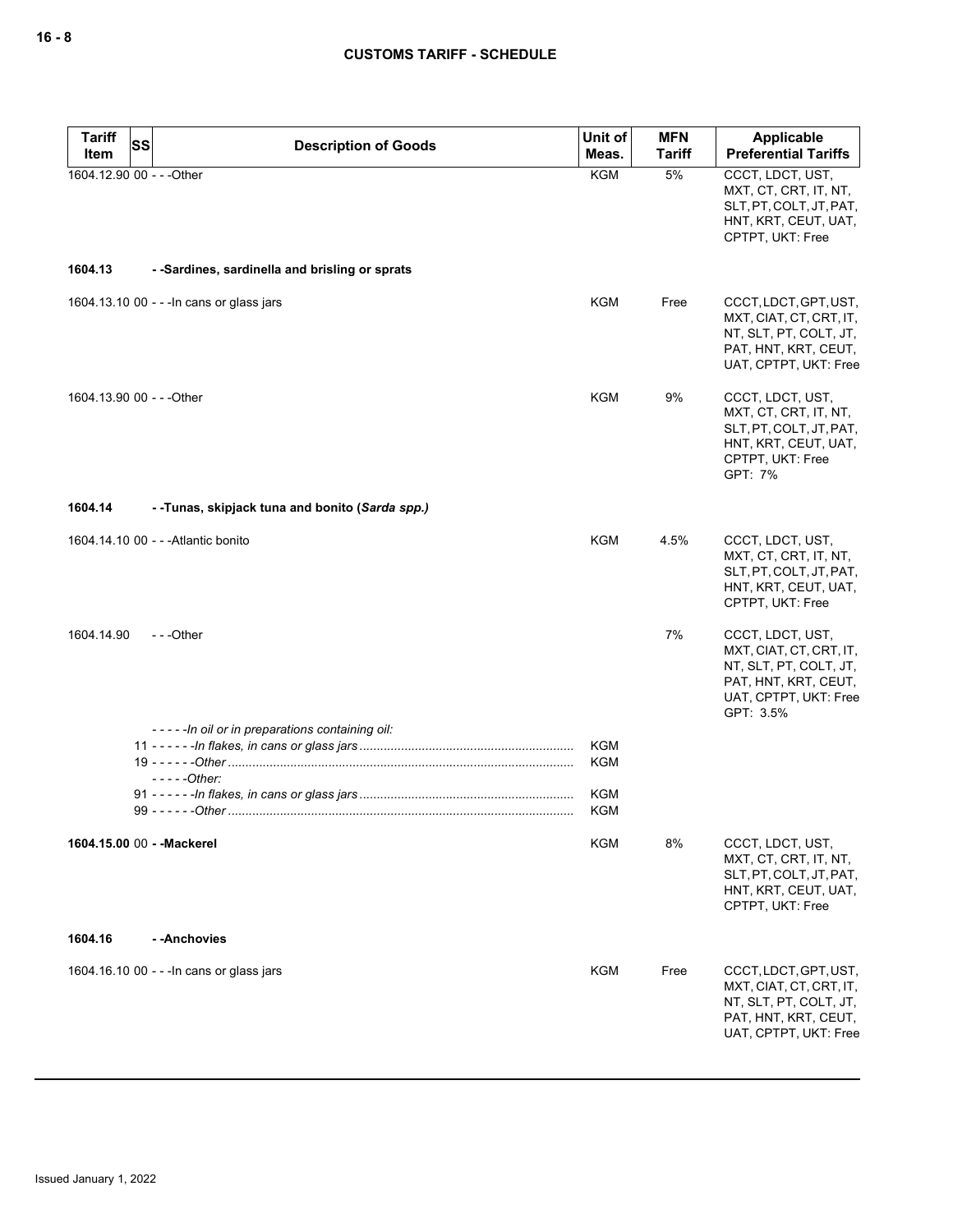| <b>Tariff</b><br>Item  | <b>SS</b><br><b>Description of Goods</b>                                                                 | Unit of<br>Meas.  | <b>MFN</b><br>Tariff | Applicable<br><b>Preferential Tariffs</b>                                                                                        |
|------------------------|----------------------------------------------------------------------------------------------------------|-------------------|----------------------|----------------------------------------------------------------------------------------------------------------------------------|
|                        | 1604.16.90 00 - - - Other                                                                                | <b>KGM</b>        | 9%                   | CCCT, LDCT, UST,<br>MXT, CT, CRT, IT, NT,<br>SLT, PT, COLT, JT, PAT,<br>HNT, KRT, CEUT, UAT,<br>CPTPT, UKT: Free<br>GPT: 5%      |
| 1604.17.00 00 - - Eels |                                                                                                          | <b>KGM</b>        | 7%                   | CCCT, LDCT, UST,<br>MXT, CT, CRT, IT, NT,<br>SLT, PT, COLT, JT, PAT,<br>HNT, KRT, CEUT, UAT,<br>CPTPT, UKT: Free<br>GPT: 7%      |
|                        | 1604.18.00 00 - - Shark fins                                                                             | <b>KGM</b>        | 7%                   | CCCT, LDCT, UST,<br>MXT, CT, CRT, IT, NT,<br>SLT, PT, COLT, JT, PAT,<br>HNT, KRT, CEUT, UAT,<br>CPTPT, UKT: Free<br>GPT: 7%      |
| 1604.19                | - -Other                                                                                                 |                   |                      |                                                                                                                                  |
|                        | 1604.19.10 00 - - - Whitebait, in cans or glass jars                                                     | <b>KGM</b>        | 7%                   | NZT, CCCT, LDCT, UST,<br>MXT, CT, CRT, IT, NT,<br>SLT, PT, COLT, JT, PAT,<br>HNT, KRT, CEUT, UAT,<br>CPTPT, UKT: Free<br>GPT: 7% |
| 1604.19.90             | $- -$ Other                                                                                              |                   | 7%                   | CCCT, LDCT, UST,<br>MXT, CT, CRT, IT, NT,<br>SLT, PT, COLT, JT, PAT,<br>HNT, KRT, CEUT, UAT,<br>CPTPT, UKT: Free<br>GPT: 7%      |
|                        | 10 - - - - - Fish sticks and similar products of any size or shape, fillets or other<br>- - - - - Other: | KGM               |                      |                                                                                                                                  |
|                        |                                                                                                          | KGM<br><b>KGM</b> |                      |                                                                                                                                  |
| 1604.20                | -Other prepared or preserved fish                                                                        |                   |                      |                                                                                                                                  |
|                        | 1604.20.10 00 - - - Prepared meals                                                                       | KGM               | 11%                  | CCCT, LDCT, UST,<br>MXT, CT, CRT, IT, NT,<br>SLT, PT, COLT, JT, PAT,<br>HNT, KRT, CEUT, UAT,<br>CPTPT, UKT: Free<br>GPT: 10%     |
|                        | 1604.20.20 00 - - - Gefilte fish                                                                         | <b>KGM</b>        | 7%                   | CCCT, LDCT, UST,<br>MXT, CIAT, CT, CRT, IT,<br>NT, SLT, PT, COLT, JT,<br>PAT, HNT, KRT, CEUT,                                    |

UAT, CPTPT, UKT: Free

GPT: 7%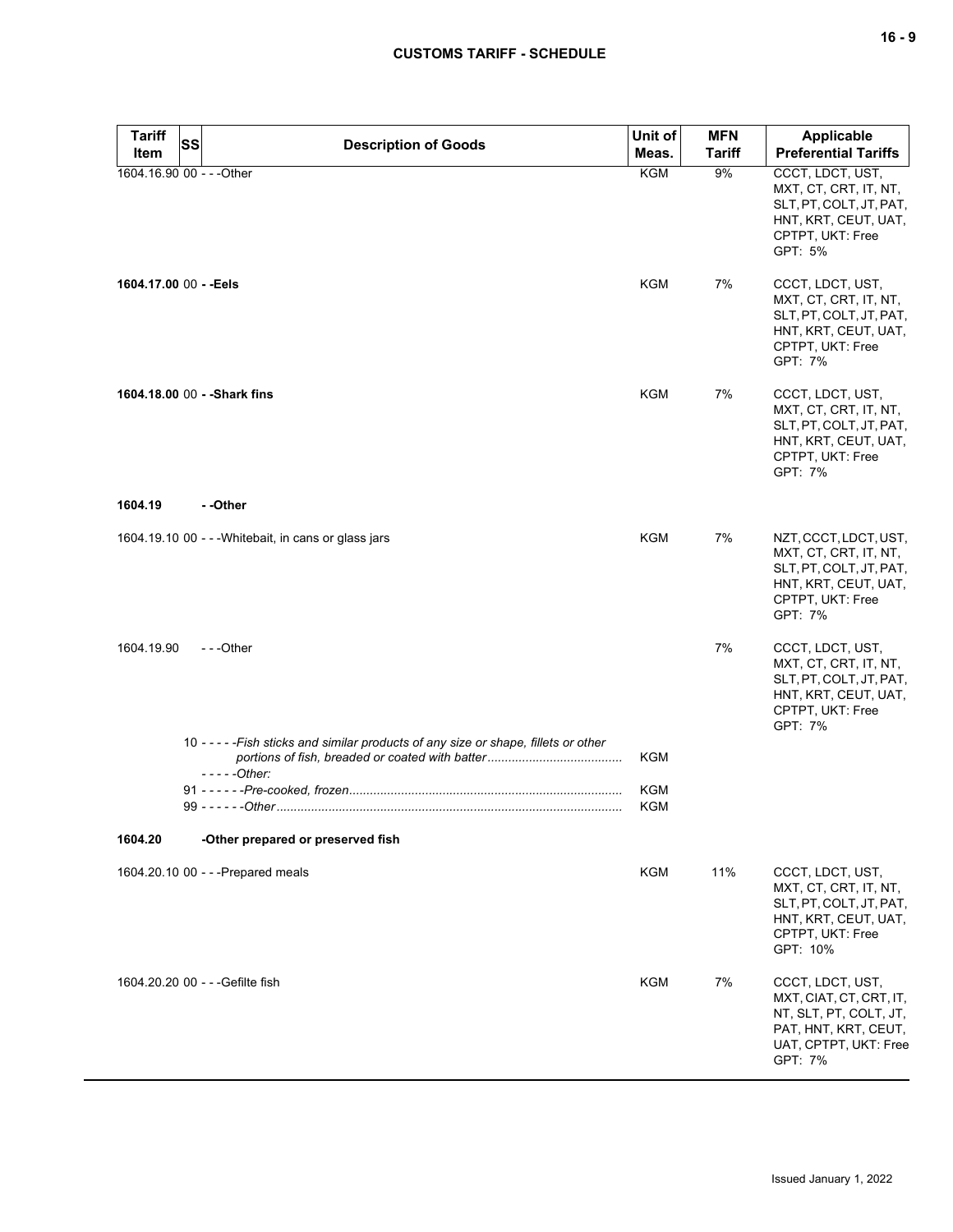| <b>Tariff</b><br><b>SS</b><br>Item | <b>Description of Goods</b>                                                      | Unit of<br>Meas.                       | <b>MFN</b><br>Tariff | Applicable<br><b>Preferential Tariffs</b>                                                                                   |
|------------------------------------|----------------------------------------------------------------------------------|----------------------------------------|----------------------|-----------------------------------------------------------------------------------------------------------------------------|
| 1604.20.90                         | $- -$ Other                                                                      |                                        | 7%                   | CCCT, LDCT, UST,<br>MXT, CT, CRT, IT, NT,<br>SLT, PT, COLT, JT, PAT,<br>HNT, KRT, CEUT, UAT,<br>CPTPT, UKT: Free<br>GPT: 7% |
|                                    | -----Imitation seafood:                                                          | <b>KGM</b>                             |                      |                                                                                                                             |
|                                    |                                                                                  | <b>KGM</b><br><b>KGM</b><br>KGM<br>KGM |                      |                                                                                                                             |
|                                    | -Caviar and caviar substitutes:                                                  |                                        |                      |                                                                                                                             |
| 1604.31.00 00 - - Caviar           |                                                                                  | <b>KGM</b>                             | 3%                   | CCCT, LDCT, GPT, UST,<br>MXT, CIAT, CT, CRT, IT,<br>NT, SLT, PT, COLT, JT,<br>PAT, HNT, KRT, CEUT,<br>UAT, CPTPT, UKT: Free |
|                                    | 1604.32.00 00 - - Caviar substitutes                                             | <b>KGM</b>                             | 3%                   | CCCT, LDCT, GPT, UST,<br>MXT, CT, CRT, IT, NT,<br>SLT, PT, COLT, JT, PAT,<br>HNT, KRT, CEUT, UAT,<br>CPTPT, UKT: Free       |
| 16.05                              | Crustaceans, molluscs and other aquatic invertebrates, prepared or<br>preserved. |                                        |                      |                                                                                                                             |
| 1605.10.00                         | -Crab                                                                            |                                        | 5%                   | CCCT, LDCT, UST,<br>MXT, CT, CRT, IT, NT,<br>SLT, PT, COLT, JT, PAT,<br>HNT, KRT, CEUT, UAT,<br>CPTPT, UKT: Free            |
|                                    |                                                                                  | KGM<br><b>KGM</b><br><b>KGM</b>        |                      |                                                                                                                             |
|                                    | -Shrimps and prawns:                                                             |                                        |                      |                                                                                                                             |
| 1605.21.00                         | --Not in airtight container                                                      |                                        | Free                 | CCCT, LDCT, GPT, UST,<br>MXT, CIAT, CT, CRT, IT,<br>NT, SLT, PT, COLT, JT,<br>PAT, HNT, KRT, CEUT,<br>UAT, CPTPT, UKT: Free |
|                                    |                                                                                  | <b>KGM</b><br>KGM                      |                      |                                                                                                                             |
| 1605.29.00 00 - - Other            |                                                                                  | KGM                                    | Free                 | CCCT, LDCT, GPT, UST,<br>MXT, CIAT, CT, CRT, IT,<br>NT, SLT, PT, COLT, JT,<br>PAT, HNT, KRT, CEUT,<br>UAT, CPTPT, UKT: Free |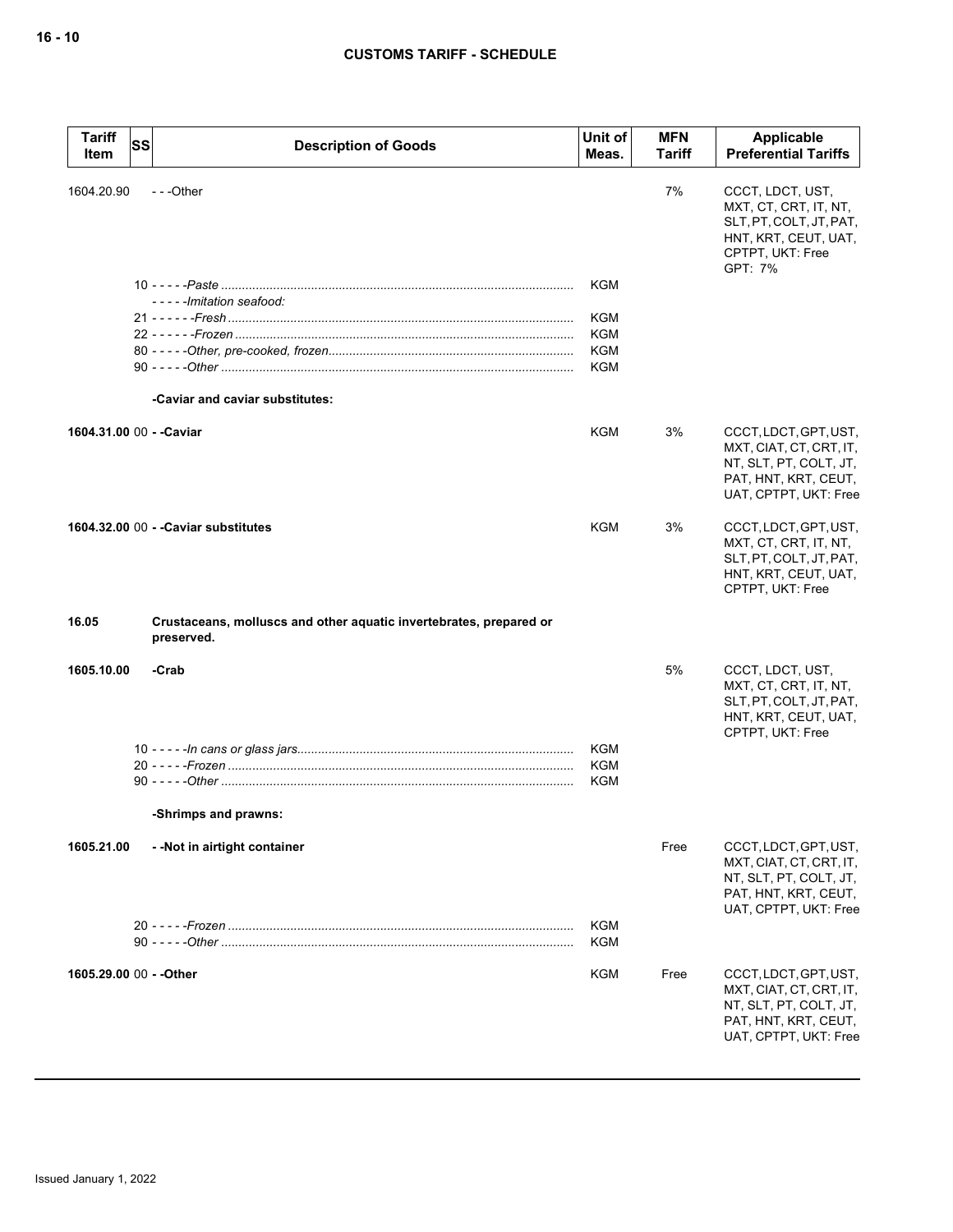# **CUSTOMS TARIFF - SCHEDULE**

| <b>Tariff</b><br>Item | <b>SS</b> | <b>Description of Goods</b>                                                                                                        | Unit of<br>Meas. | <b>MFN</b><br><b>Tariff</b> | <b>Applicable</b><br><b>Preferential Tariffs</b>                                                                            |
|-----------------------|-----------|------------------------------------------------------------------------------------------------------------------------------------|------------------|-----------------------------|-----------------------------------------------------------------------------------------------------------------------------|
| 1605.30               |           | -Lobster                                                                                                                           |                  |                             |                                                                                                                             |
|                       |           | 1605.30.10 00 - - -Shelled, cooked by steaming or boiling in water, whether or not frozen but<br>not further prepared or preserved | <b>KGM</b>       | Free                        | CCCT, LDCT, GPT, UST,<br>MXT, CIAT, CT, CRT, IT,<br>NT, SLT, PT, COLT, JT,<br>PAT, HNT, KRT, CEUT,<br>UAT, CPTPT, UKT: Free |
|                       |           | 1605.30.90 00 - - - Other                                                                                                          | <b>KGM</b>       | 4%                          | CCCT, LDCT, UST,<br>MXT, CT, CRT, IT, NT,<br>SLT, PT, COLT, JT, PAT,<br>HNT, KRT, CEUT, UAT,<br>CPTPT, UKT: Free<br>GPT: 3% |
| 1605.40               |           | -Other crustaceans                                                                                                                 |                  |                             |                                                                                                                             |
|                       |           | 1605.40.10 00 - - - Crayfish, in cans or glass jars                                                                                | KGM              | 5%                          | NZT, CCCT, LDCT, UST,<br>MXT, CT, CRT, IT, NT,<br>SLT, PT, COLT, JT, PAT,<br>HNT, KRT, CEUT, UAT,<br>CPTPT, UKT: Free       |
|                       |           | 1605.40.90 00 - - - Other                                                                                                          | <b>KGM</b>       | 5%                          | CCCT, LDCT, UST,<br>MXT, CT, CRT, IT, NT,<br>SLT, PT, COLT, JT, PAT,<br>HNT, KRT, CEUT, UAT,<br>CPTPT, UKT: Free            |
|                       |           | -Molluscs:                                                                                                                         |                  |                             |                                                                                                                             |
|                       |           | 1605.51.00 00 - - Oysters                                                                                                          | <b>KGM</b>       | 2%                          | CCCT, LDCT, GPT, UST,<br>MXT, CT, CRT, IT, NT,<br>SLT, PT, COLT, JT, PAT,<br>HNT, KRT, CEUT, UAT,<br>CPTPT, UKT: Free       |
|                       |           | 1605.52.00 00 - -Scallops, including queen scallops                                                                                | KGM              | 4%                          | CCCT, LDCT, UST,<br>MXT, CT, CRT, IT, NT,<br>SLT, PT, COLT, JT, PAT,<br>HNT, KRT, CEUT, UAT,<br>CPTPT, UKT: Free<br>GPT: 3% |
|                       |           | 1605.53.00 00 - - Mussels                                                                                                          | KGM              | 4%                          | CCCT, LDCT, UST,<br>MXT, CT, CRT, IT, NT,<br>SLT, PT, COLT, JT, PAT,<br>HNT, KRT, CEUT, UAT,<br>CPTPT, UKT: Free<br>GPT: 3% |
|                       |           | 1605.54.00 00 - - Cuttle fish and squid                                                                                            | KGM              | Free                        | CCCT, LDCT, GPT, UST,<br>MXT, CIAT, CT, CRT, IT,<br>NT, SLT, PT, COLT, JT,<br>PAT, HNT, KRT, CEUT,<br>UAT, CPTPT, UKT: Free |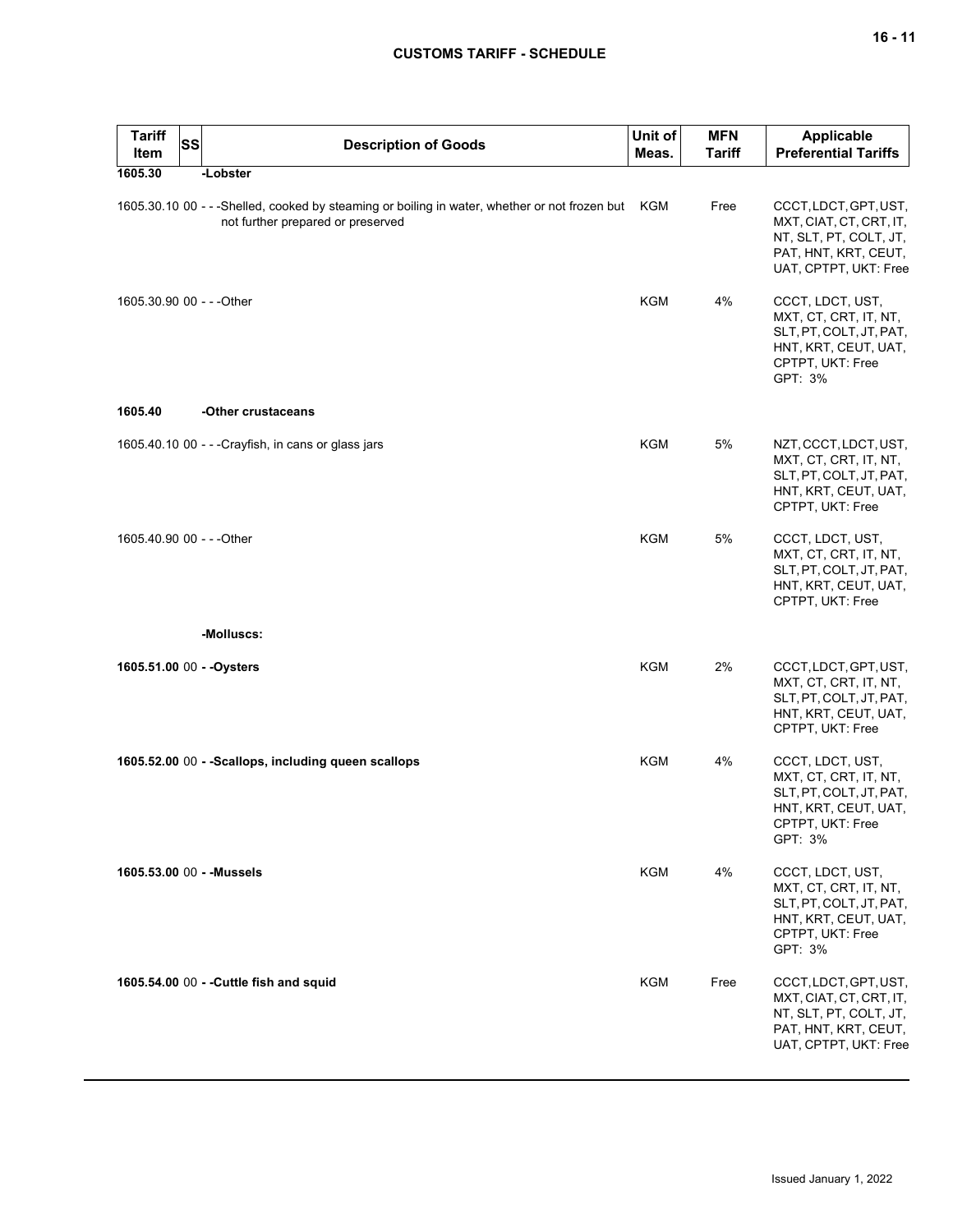| <b>Tariff</b><br><b>Item</b> | <b>SS</b> | <b>Description of Goods</b>                        | Unit of<br>Meas. | <b>MFN</b><br><b>Tariff</b> | Applicable<br><b>Preferential Tariffs</b>                                                                                        |
|------------------------------|-----------|----------------------------------------------------|------------------|-----------------------------|----------------------------------------------------------------------------------------------------------------------------------|
| 1605.55.00 00 - - Octopus    |           |                                                    | <b>KGM</b>       | Free                        | CCCT, LDCT, GPT, UST,<br>MXT, CIAT, CT, CRT, IT,<br>NT, SLT, PT, COLT, JT,<br>PAT, HNT, KRT, CEUT,<br>UAT, CPTPT, UKT: Free      |
|                              |           | 1605.56.00 00 - - Clams, cockles and arkshells     | <b>KGM</b>       | 6.5%                        | CCCT, LDCT, UST,<br>MXT, CT, CRT, IT, NT,<br>SLT, PT, COLT, JT, PAT,<br>HNT, KRT, CEUT, UAT,<br>CPTPT, UKT: Free<br>GPT: 6%      |
| 1605.57.00 00 - - Abalone    |           |                                                    | KGM              | 4%                          | CCCT, LDCT, UST,<br>MXT, CT, CRT, IT, NT,<br>SLT, PT, COLT, JT, PAT,<br>HNT, KRT, CEUT, UAT,<br>CPTPT, UKT: Free<br>GPT: 3%      |
|                              |           | 1605.58.00 00 - - Snails, other than sea snails    | <b>KGM</b>       | 4%                          | CCCT, LDCT, UST,<br>MXT, CT, CRT, IT, NT,<br>SLT, PT, COLT, JT, PAT,<br>HNT, KRT, CEUT, UAT,<br>CPTPT, UKT: Free<br>GPT: 3%      |
| 1605.59                      |           | --Other                                            |                  |                             |                                                                                                                                  |
|                              |           | 1605.59.10 00 - - - Toheroas, in can or glass jars | <b>KGM</b>       | 4%                          | NZT, CCCT, LDCT, UST,<br>MXT, CT, CRT, IT, NT,<br>SLT, PT, COLT, JT, PAT,<br>HNT, KRT, CEUT, UAT,<br>CPTPT, UKT: Free<br>GPT: 3% |
| 1605.59.90 00 - - - Other    |           |                                                    | KGM              | 4%                          | CCCT, LDCT, UST,<br>MXT, CT, CRT, IT, NT,<br>SLT, PT, COLT, JT, PAT,<br>HNT, KRT, CEUT, UAT,<br>CPTPT, UKT: Free<br>GPT: 3%      |
|                              |           | -Other aquatic invertebrates:                      |                  |                             |                                                                                                                                  |
|                              |           | 1605.61.00 00 - - Sea cucumbers                    | KGM              | 4%                          | CCCT, LDCT, UST,<br>MXT, CT, CRT, IT, NT,<br>SLT, PT, COLT, JT, PAT,<br>HNT, KRT, CEUT, UAT,<br>CPTPT, UKT: Free<br>GPT: 3%      |